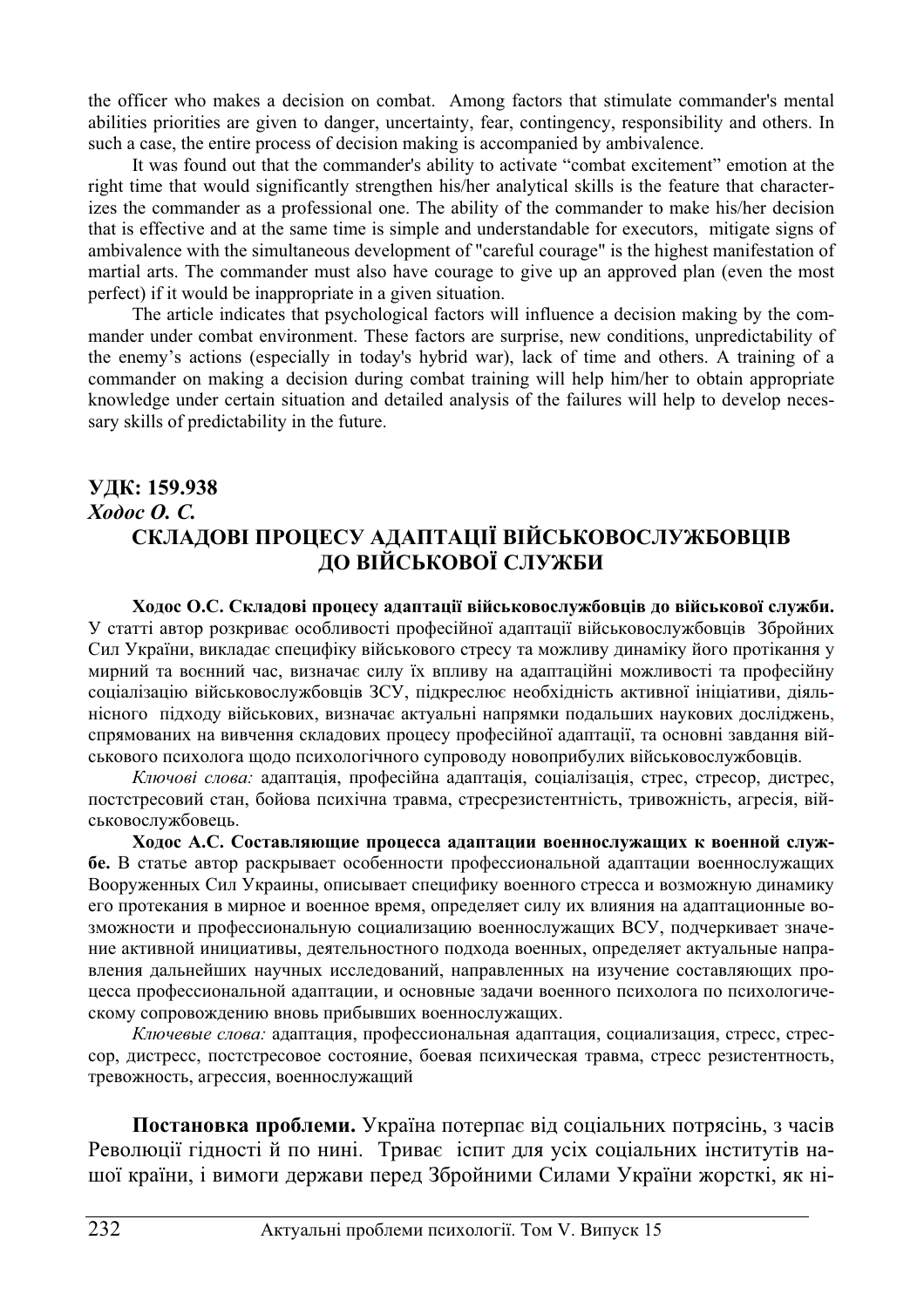коли. Від часів здобуття незалежності нашої держави подібних викликів перед українським народом ще не було.

Сьогодні на сході нашої країни фактично йде війна, військові щоденно зазнають незворотних втрат, руйнується інфраструктура, гинуть і цивільні грома-ДЯНИ.

Згідно Конституції України, захист незалежності та територіальної цілісності України покладається на Збройні Сили України (далі ЗСУ) [1;7].

Сьогодні, пройшли підготовку та військове злагодження наші громадяни з трьох хвиль мобілізації, призивались як ті, що мають досвід військової служби, так і громадяни без нього; проходили навчання мобілізовані різних вікових груп в межах від 19 до 60 років. Якісна професійна діяльність військовослужбовців ЗСУ будь-якої категорії залежить від спроможності персонально кожного військовослужбовця ефективно *адаптуватися* не стільки до загальних викликів та загроз, скільки до умов міжособистісної професійної взаємодії в середині соціальної групи військової частини чи підрозділу. Ефективність професійної діяльності військового напрямку залежить від здатності особистості долати негативний стрес та повною мірою соціалізуватися в професійному колективі (Авт.).

Як під час виконання бойових завдань, так і в умовах повсякденної діяльності, військовослужбовець має являти приклад патріотизму, мужності, стійкості, зразково дотримуватись військової дисципліни, як визначають статути ЗСУ, керівні документи, накази та розпорядження.

Швидкість прийняття професійного, ефективного рішення командира чи начальника, відповідно до його посадових обов'язків, залежить від здатності новоприбулого військового, чи військовослужбовця, який лише починає опановувати новий вид професійної діяльності, швидко та якісно адаптуватися до умов військової служби. На нашу думку, це і є першою сходинкою, яка дозволить формувати військові колективи за покликом душі, а не через «стимулювання» стягненнями та позбавлення преміювання, чи пониженням у посаді. Алгоритм процесу адаптації в особливих умовах професійної діяльності військовослужбовця значною мірою відповідає алгоритму адаптації в інших соціальних інститутах, але є своя професійна специфіка, яка потребує подальшого вивчення.

Вихідні передумови. Проблематикою адаптації у військовій психології та гармонізації професійної діяльності військовослужбовців на теренах нашої держави займаються наступні науковці: В.В.Ягупов [14], Сиропятов О.Г. [11], Юрьєва Л.М. [13, 17] та ін., на теренах СНД цю проблематику також активно досліджують Сєльчьонок К.В. [10], Рєшетніков М.М. [8] та ін.

В широкому розумінні адаптація - це процес та результат пристосування до мінливих зовнішніх, чи внутрішніх умов [7]. В загальному науковці виокремлюють два аспекти в процесі адаптації: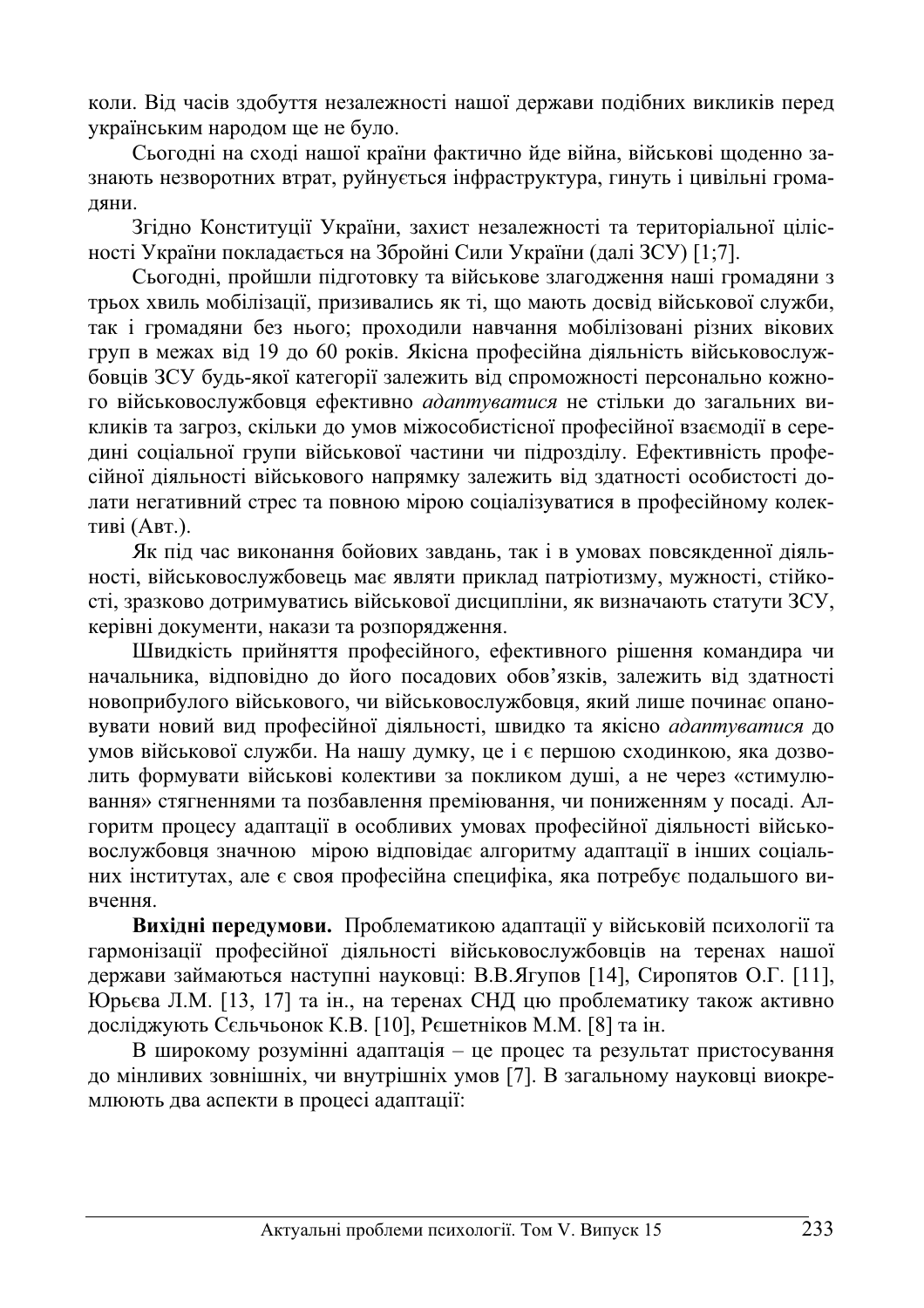Біологічний – включає у себе мінливі фактори зовнішнього оточення: температура, освітлення, волога та інші фізичні показники. Актуальним питанням для вивчення адаптаційних механізмів даного аспекту для нас є екстремальні умови, які виникають за тих, чи інших обставин;

Психологічний – пристосування людини, як особистості до існування та взаємодії в суспільстві у відповідності з вимогами (обов'язками Авт.) у даному суспільстві та з власними потребами, мотивами та інтересами [7].

Для нашої роботи, в межах проблематики вивчення процесу адаптації військового у воєнному колективі, не менш важливими є наступні аспекти:

професійний аспект адаптації – процес якісної інтеграції особистості, як професійного фахівця, у конкретний соціальний інститут (у нашому випадку ЗСУ), що передбачає якісне виконання своїх посадових обов'язків;

соціальний аспект адаптації – процес активного пристосування індивіда до умов соціального оточення, що здійснюється шляхом засвоєння уявлень про соціальні норми і цінності оточення, з яким взаємодіє індивід.

Урахування зазначених аспектів дозволить у подальшому конкретизувати проблематику адаптації військовослужбовців до військової служби.

Формулювання цілей (постановка завдань статті). На наш погляд, основним практичним завданням роботи військового психолога, ми вважаємо досягнення позитивної адаптаційної динаміки серед новоприбулих військовослужбовців. У межах цієї статті ми маємо науково довести, що, по перше, вплив стресу на адаптаційні можливості військовослужбовців для усіх категорій військовослужбовців тотожний; по друге, - варіативність алгоритму розвитку постстресового стану однакова; по третє, – не залежно від причини (стресора) адаптаційні механізми повернення військовослужбовця до строю, чи ефективна діяльність на новій посаді (не залежно від віку та військового звання) в основі своїй мають бути однотипними.

Виклад методики і результатів досліджень. Адаптація військовослужбовців до військової служби пересікається з поняттям соціалізації яка, за І.С. Коном, являє собою сукупність всіх соціальних і психологічних процесів, за допомогою яких індивід засвоює систему знань, норм і цінностей, дозволяючи йому функціонувати в якості повноправного члена суспільства [5].

Сам процес соціалізації слід розглядати як двосторонній процес не лише через діалектичну єдність засвоєння та відтворення соціального досвіду, але й через єдність стихійного і цілеспрямованого впливу на всі процеси становлення людини як суб'єкту суспільних відносин [4;40].

Адаптуючись до нових умов професійної та соціальної взаємодії, особистість неодмінно стикається з потужним впливом стресорів з боку оточення, що несуть за собою низку вимог; особистість проходить іспит на гнучкість та стресрезистентність перед оточенням.

Перша концепція стресу, була запропонована канадським вченим Гансом Сельє (1907-1982), який дійшов висновку: «…стрес являє собою стан, не ідентичний емоційному збудженню або нервовій напрузі …я пропоную наступне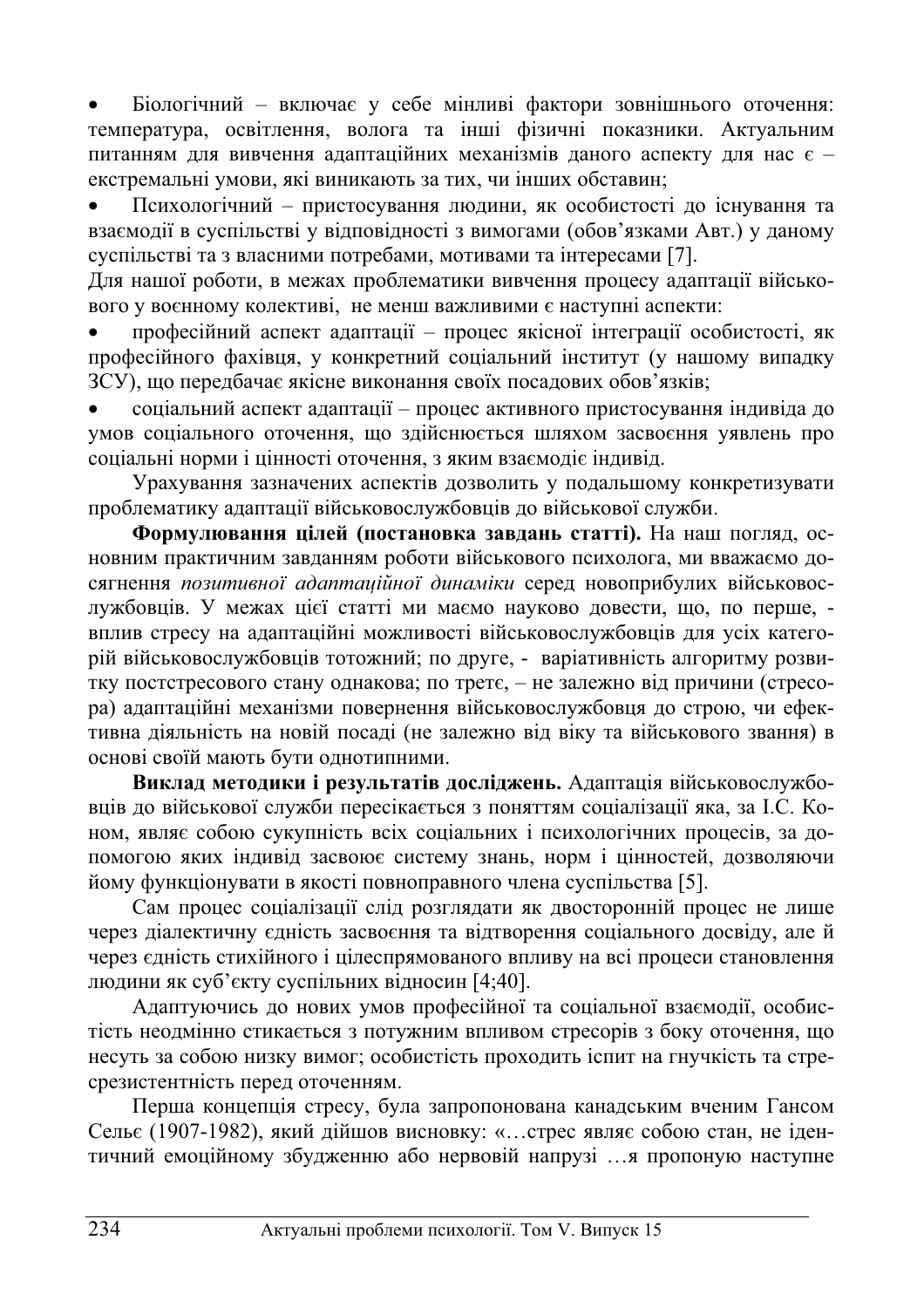визначення: стресом називається не специфічна реакція організму на будь-яку пред'явлену до нього вимогу» [16;34].

Ми пропонуємо наступне визначення поняття: «стрес» - це психофізіологічна реакція організму на будь-який (зовнішній чи внутрішній) вплив щодо нього, або ж надходження до особистості надмірного обсягу непізнаної нею інформації. Здійснюючи перенос даної термінології у професійну військову сферу, ми вивчаємо військовий дистрес та його вплив на адаптаційні можливості військовослужбовців як у мирний час, так і час воєнного стану [6].

Загальноприйнятим є той факт, що під час життя людина стикається зі стресами в силу фізіології своїх сенсорних механізмів, не кажучи про особливості міжособистісної взаємодії в соціально-професійному контексті. Уникнути стресогенних чинників неможливо, більш того, ми стверджуємо, що це недоцільно, треба не уникати стресових чинників чи процесів, а професійно керувати ними. В ідеальних умовах вплив кожного стресогенного чинника потрібно вміло варіювати і допускати прояву лише двох нищезазначених стадій протікання стресу. Як показує практика, діяти відповідно до своїх функціональних обов'язків військовослужбовцю потрібно повсякчас, а вміло проаналізувати який саме стресогенний чинник (чи група чинників) діє на людину, і на яких саме стадіях стресу людина перебуває одночасно, може лише дипломований науковець в ґрунтовній теоретичній роботі. Тобто одним із кінцевих наших завдань ми називаємо визначення чіткого адаптаційного алгоритму, що дозволить діяти на будь-якій стадії стресу, як в рамках першої допомоги, так і в межах превентивної (випереджаючої) роботи.

Для якісної адаптації особистості до нових умов необхідно враховувати особливості протікання стресу. У своїй роботі ми використовуємо концепцію стресу, запропоновану Г.Сельє, який визначав протікання стресу у вигляді стадій [9]:

1. Власне стрес.

2. Еустрес – корисний (конструктивний Авт.) стрес.

3. Дистрес.

Військова професія вимагає від особистості виконання службових обов'язків, як під час миру так і під час бойових дій, більш того, професійна підготовка постійно має бути наближеною до реальних умов бою. Нажаль, навіть у теперішні буремні часи є військовослужбовці, що обирають кабінетний затишок, а не умови наближені до бойових під час навчання підлеглого особового складу.

У нашому розумінні навчання і підготовка військовослужбовця мають проходити у вигляді «польового експерименту», де є штучно регулюємі межі фізичного та психічного навантаження на психіку навчаємого, аналог так званого "лабораторного експерименту". Впровадження подібного підходу несе у собі цілу низку позитивних змін у підготовці військового, що, наприклад, показують на практиці військовослужбовці А0281 в зоні проведення АТО чи низка добровольчих батальйонів.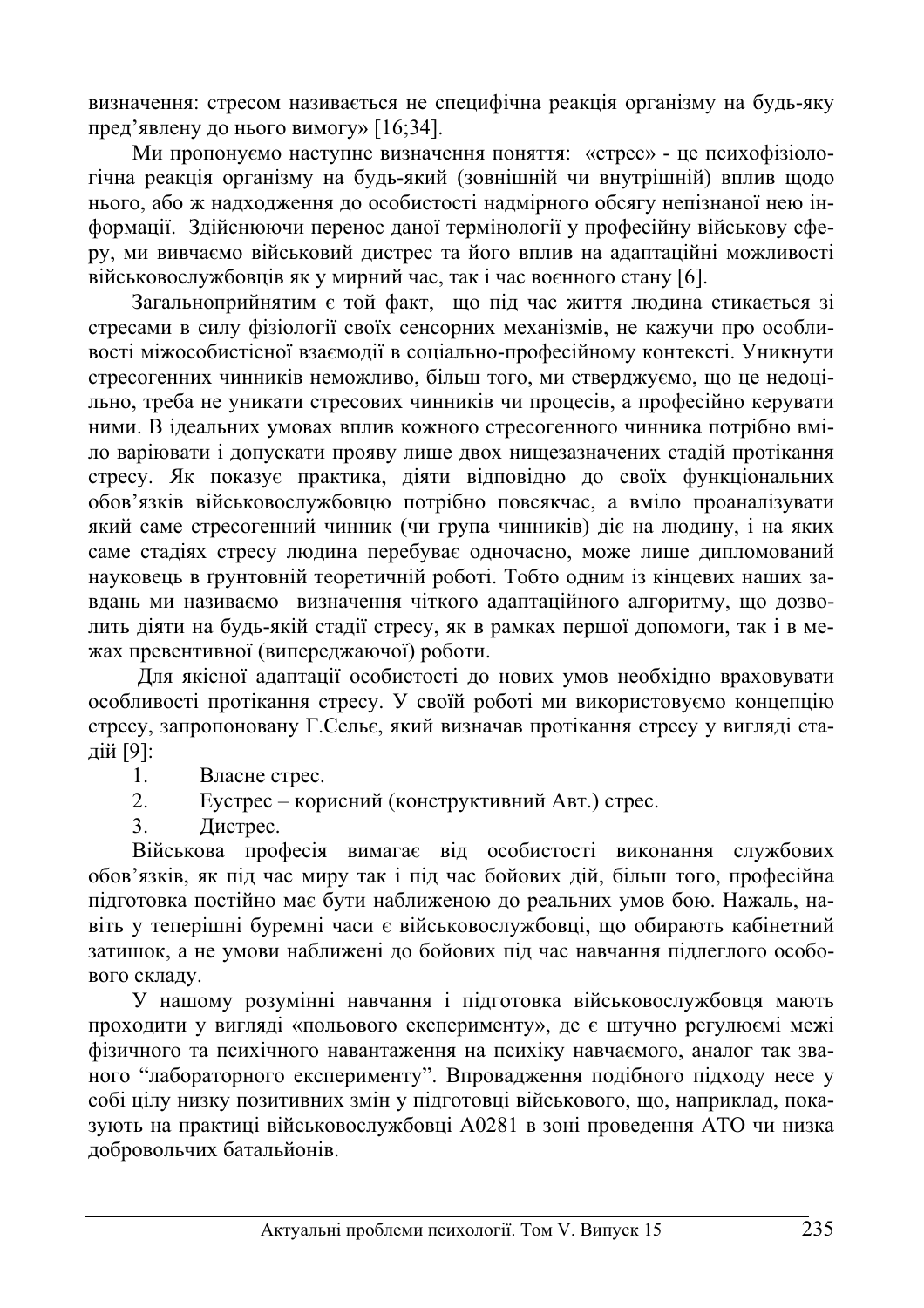Для новоприбулого військового сучасні умови перебування у ЗСУ є надстресогенними. Не беручи до уваги пострадянську модель функціонування військових частин, в армії залишилися неконструктивні пережитки, з якими так чи інакше прийдеться стикнутись особистості. Згідно наших досліджень, проведених в низці військових частин, більше 70% військовослужбовців відчували розчарування у Збройних Силах України (особливо у морально-психологічному плані), більшість, звісно, лишалась служити через соціальне неблагополуччя в цивільному житті [3]. Не дивлячись на звання, посаду та рід військ, військовому в будь-кому разі доведеться зустрітися з потужними стресорами, і до цього потрібно бути підготовленим.

Звісно для особистості найбільш корисним стресом є еустрес, і військовим психологам та командирам потрібно знати, які фактори дозволяють перейти зі стадії стресу в еустрес, а саме:

позитивний емоційний фон;

досвід вирішення схожих проблем у минулому та позитивний прогноз на майбутнє;

схвалення дій індивіда з боку соціального оточення (в нашому випадку колективу військової частини чи підрозділу Авт.);

наявність достатніх ресурсів для подолання стресу [12; 14].

Потрібно усвідомлювати, що особистість - це диференційована, складна система, яка у військовій професійній діяльності керується не лише наказами, розпорядженнями командирів та статутами ЗСУ, а, в першу чергу, нормами духовності, моралі та патріотизму. Для вояка військова дисципліна - це бездоганне і неухильне додержання всіма військовослужбовцями порядку і правил, встановлених військовими статутами</u> та (чи) іншим законодавством країни, що грунтується на усвідомленні військовослужбовцями свого військового обов'язку, відповідальності за захист Вітчизни, незалежності та територіальної цілісності своєї країни, на їх вірності Військовій присязі [2; 209]. Але особистість людини потребує більш делікатного, багатогранного підходу, алгоритм якого керівними документами не визначається. Для того, щоб навчитися швидкому пристосуванню до нових вимог, потрібно навчитися долати негативні стреси та їх наслідки. Якщо негативний стрес не подолано, виникає дистрес, чи стадія психологічного виснаження, яка здатна викликати хворобу, і не лише соматичну, відповідно. Військовим психологам та командирам усіх ланок, потрібно враховувати фактори, що сприяють переходу первинного стресу у дистрес, а ca<sub>Me</sub>:

• тривалий за часом вплив стресора, що призводить до виснаження адаптаційного ресурсу особистості;

надмірна сила стресора, що перевищує адаптаційні можливості людини;

емоційно – когнітивні фактори: недостатність потрібної інформації, негативний прогноз ситуації, відчуття покинутості та безпомічності перед викликами оточення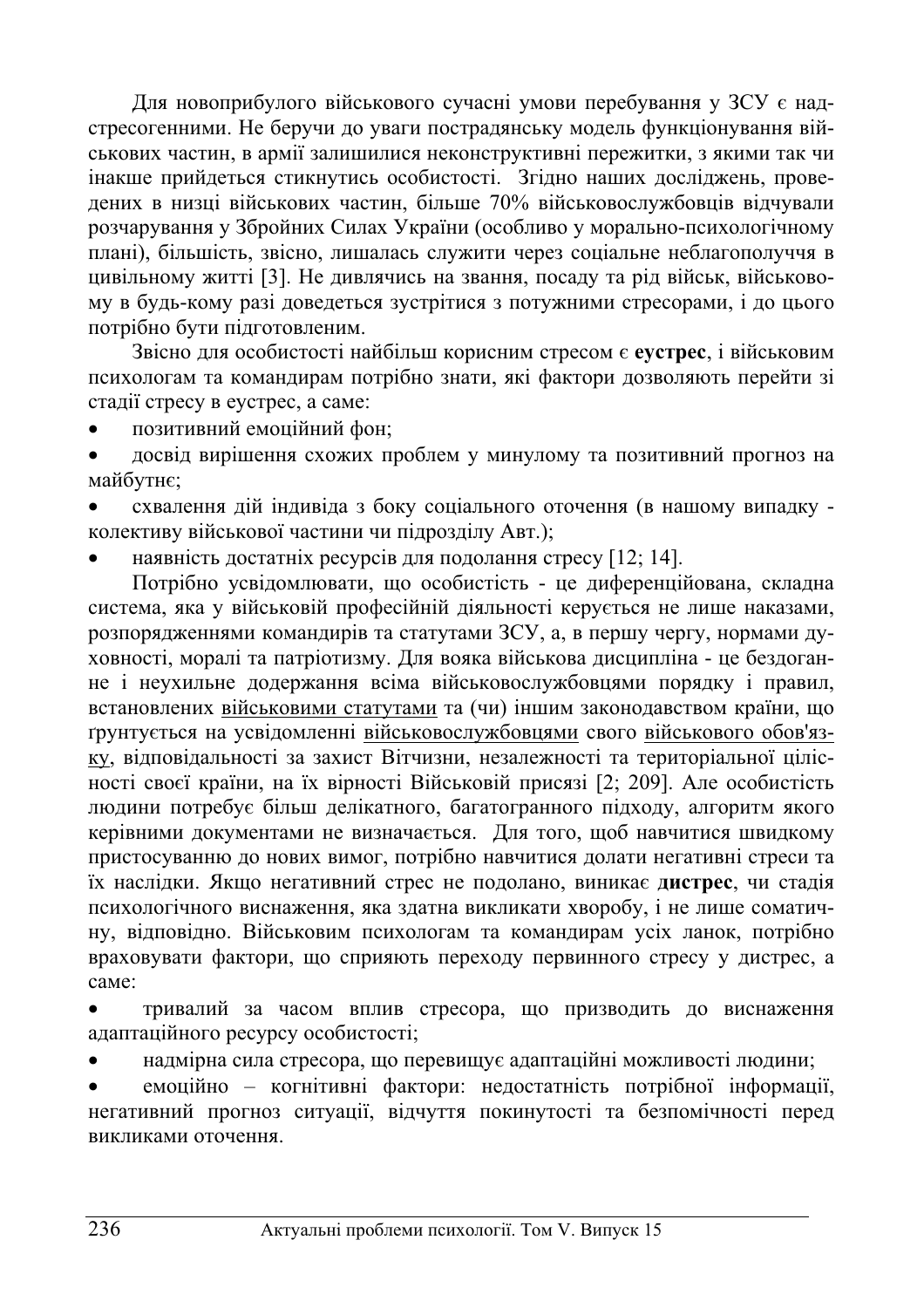На наш погляд, військовослужбовець, по-перше, має бути свідомою, високоморальною, духовною особистістю із сформованою, стійкою психікою, максимально придатною до виконання бойових задач, яка має не тільки посадові обов'язки, а й права та соціальні гарантії. Військові не повинні марити вільним часом, а 90 відсотків робочого часу мають витрачати на бойову підготовку, а не на паперову роботу та прибирання приміщень. Військовий має бути внутрішньо мотивованим, основними його бажаннями, у вільний час, мають бути бажання самовдосконалюватись та реалізовуватися, вивчати мови, цікавитися бойовими мистецтвами та нововведеннями у військовій сфері світу, активно займатися спортом, розвиватися у науковій сфері. Держава має стимулювати не тільки безглузду відданість, а й багатофункціональність та всесторонню розвинутість, мудрість воїна, який без вагань перед очима смерті буде виконувати бойове завдання, а не думатиме, як підтримати стареньких батьків, і на які кошти купити підручники дитині у школу.

Беззаперечним є той факт, що прояви постстресових станів у воєнний час можуть призвести до фатальних наслідків. На відміну від переживання дистресу військовослужбовцем у мирний час, дана проблема беззаперечно потребує якнайшвидшого вивчення, але, на нашу думку, уміння долати дистресорні прояви військовими у мирний час, або ж у мирному середовищі, більш важливі, оскільки:

1. Професійна діяльність військового у мирний час займає більш тривалу частину часу і виступає (чи мала б виступати) підготовчою, початковою діяльністю щодо ефективного виконання професійних обов'язків у бойових умовах;

2. Наслідки дезадаптації через невміння долати сильні стресові напруження не будуть фатальними, а подекуди матимуть тренувальний ефект;

3. Військовий, який здатен позитивно використовувати стрес для ефективнішої адаптації, збільшить вірогідність якіснішого пристосування до бойових умов;

4. Якісна, швидка та повна адаптація військовослужбовця є запорукою успішної соціалізації на військовій посаді:

5. Алгоритми подолання бойового стресу і професійного стресу у мирний час є тотожними;

6. Адаптований та впевнений військовий краще володіє навичками міжособистісної комунікації, що впливає позитивно на весь військовий колектив загалом тощо  $[15]$ .

В межах професійної, міжособистісної взаємодії можливе виникнення феномену професійного вигорання, для якого характерні наступні симптоми: 1) емоційне виснаження – зменшення кількості позитивних емоцій викликаних професійною діяльностю, відчуття емоційного спустошення; 2) деперсоналізація – цинічне відношення до оточуючих та до якості своєї роботи; 3) редукція професійних досягнень – формування та закріплення відчуття некомпетентності, фіксація на негативному досвіді у своїй професії [12; 138].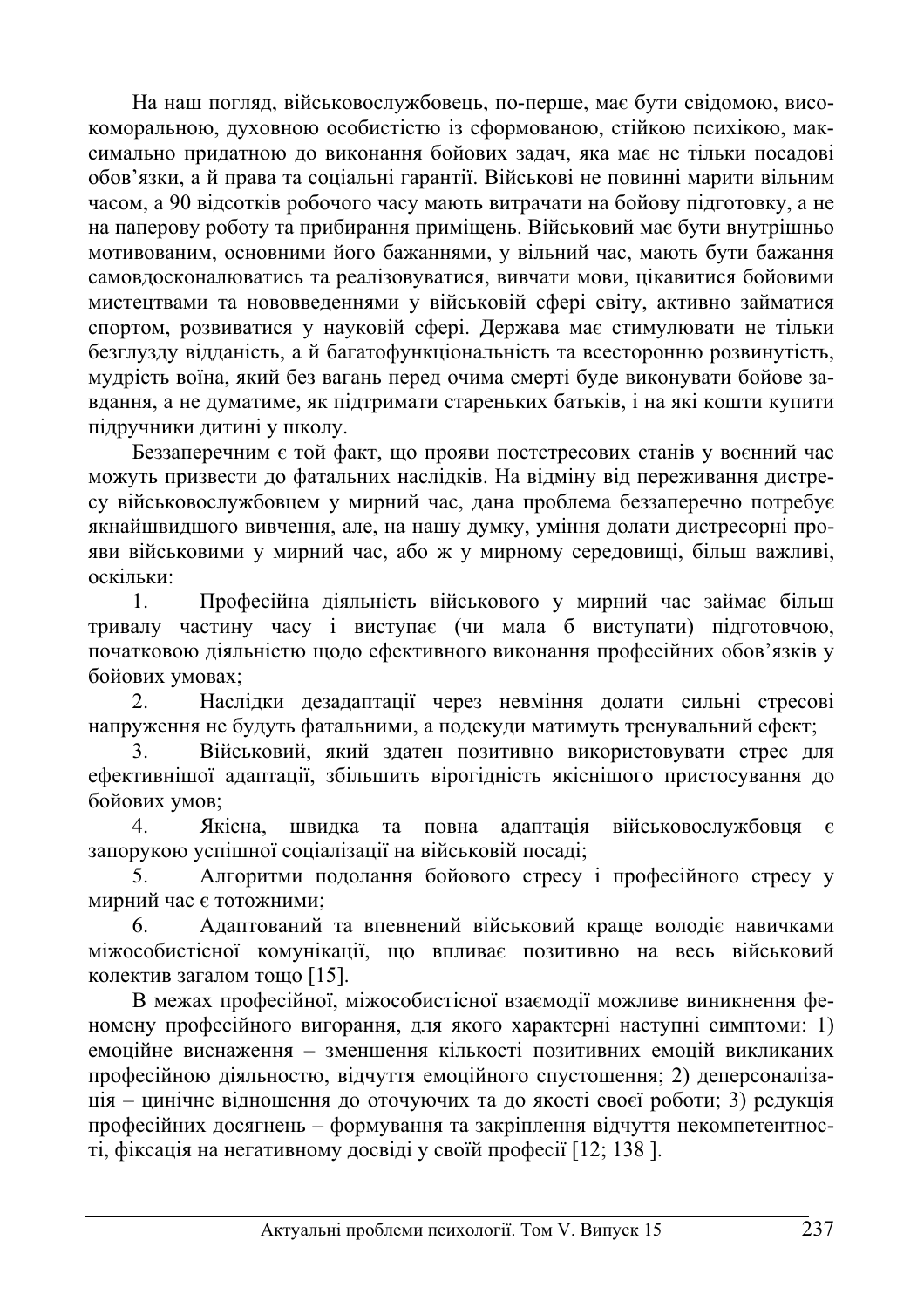Адаптація військовослужбовців до проходження військової служби може здійснюватись за рахунок зростання показників агресивності, негативних оцінок людей і подій, недовіри щодо них.

Для себе ми поділили адаптацію на два види:

1. Виробничу, що включає: професійну, психофізіологічну, організаційно – адміністративну, економічну, соціально -психологічну тощо;

2. Позавиробничу, що включає: адаптацію до побутових умов, адаптацію в період відпочинку, адаптацію до неформального спілкування з колегами тошо.

Досліджуючи психічний стан та адаптаційні можливості учасників АТО доцільніше говорити про бойову психічну травму (БПТ), яка спостерігається у 25 % комбатантів, а серед поранених така частка сягає 54%. У вітчизняній психіатрії розлади пов'язані з БПТ, відносили до психогенних захворювань – реактивних психозів двох видів: афективний ступор, фугіформну реакцію [13].

У бойових умовах військовослужбовці з таким станом, можуть явно зневажати власну безпеку, проявляти "байдужість" до долі своїх бойових товаришів, а іноді й "здаватися в полон", припиняючи опір, коли, здавалося б, є всі засоби для продовження успішної боротьби з противником.

Як зазначила Людмила Юрьєва, «психіка бійця, що не проходив психологічну підготовку, незворотньо змінюється через 30 - 45 діб, проведених на фронті. Військові без попередньої психологічної підготовки здатні провести в зоні бойових дій 30-45 діб. Надалі психіка не витримує і дає збій» [17].

Здатність адаптуватися до умов середовища - складний, багатогранний процес. Професійна адаптація військовослужбовця вимагає диференційованого переформатування алгоритму психологічного «озброєння» проти стресогенних чинників. Якшо негативна полія, чи низка негативних полій вже сталася, і потрібно швидко зняти психотравмуючий вплив, за Ю.В.Щербатих, потрібно пройти наступні етапи [12]:

- 1. Дистанціюватися від ситуації подивитися зі сторони, залучити досвідченого стороннього спостерігача (третю сторону).
- 2. Пошук потрібних ресурсів.
- 3. Пошук позитивних моментів у ситуації.
- 4. Моделювання бажаного майбутнього.

Досвідчені військові часто керуються інтуїцією, що дозволяє передбачити ту чи іншу негативну ситуацію. Зазначена стратегія досить ефективна, але вона вимагає від особистості постійної напруги, постійного відчуття очікування удару. Що ж робити особистості, коли вона знаходиться у *стані очікування* стресу? Ми пропонуємо наступний алгоритм:

- 1. Зменшення надмірного хвилювання за допомогою фізичних вправ, медитації, аутотренінгу, молитви тощо.
- 2. Формування впевненості у собі.
- 3. Пошук необхідних ресурсів.
- 4. Моделювання ситуації, в залежності від потрібного результату вирішення психотравмуючої ситуації [12].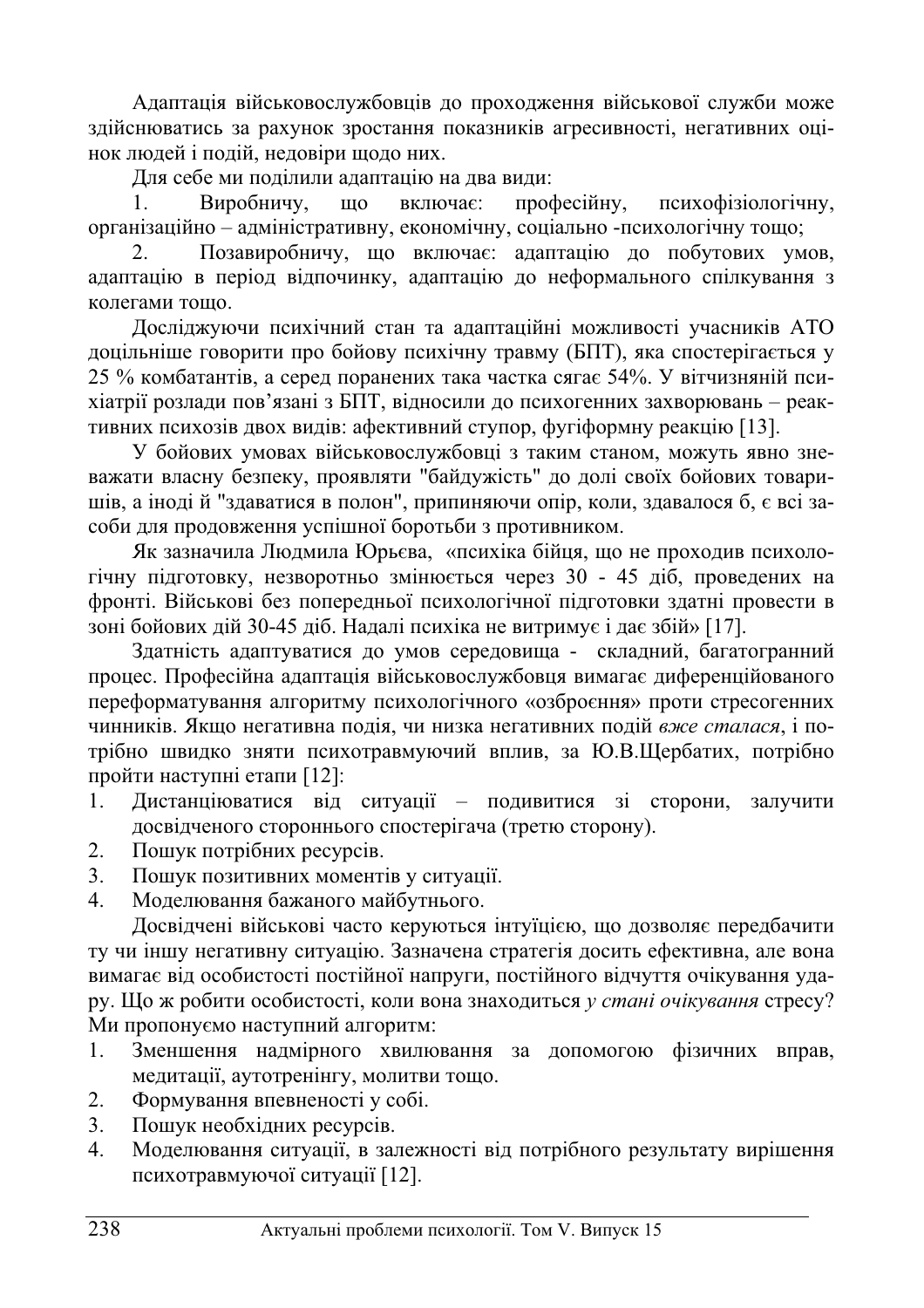Якщо ж негативна подія вже сталася, то найгіршою стратегією буде визнати свою поразку і «опустити руки». Завжди потрібно пам'ятати, що всі люди мають право на помилку, і помиляються всі без вийнятку, "не помиляється лиш той, хто нічого не робить", а професіоналами своєї справи стають ті, хто спирається на досвід чужих та своїх помилок, потрібно лиш усвідомлювати можливі наслідки своєї помилки і не допустити, щоб тактичні помилки не призвели до стратегічної катастрофи.

Висновки. Явище стресу є неодмінною складовою адаптаційного процесу військовослужбовців усіх категорій, незалежно від віку та посад, його неможливо уникнути, стресом потрібно керувати та використовувати його як сенситивний поштовх для здобуття професійного досвіду. Дезадаптація та сильні стреси призводять до падіння якості професійної діяльності особистості військовослужбовця та його організму в цілому, що викликає загальну дезорганізацію поведінки військовослужбовця, гальмування прийняття рішень, неадекватні реакції. Метою успішної адаптації особистості є повна соціалізація у суспільство, і це - багатогранний, складний процес.

Проблематика адаптаційних механізмів є досить розробленою у наукових колах, як на теренах нашої держави, так і за кордоном, але пострадянська специфіка ЗСУ вимагає інтегрованого багатогранного підходу, чіткого переосмислення місця військового психолога у строю, визначення його практичних завдань, розробки та впровадження психологічної підготовки в межах бойової підготовки, супроводу військовослужбовця під час виконання бойового завдання. Необхідні швидкі докорінні зміни, реформування ЗСУ; чим довше ми імітуватимемо розвиток, тим соромніше буде нам дивитися в очі матерів, сини котрих полягли за свободу і територіальну цілісність нашої країни. Оптимізація процесу професійного становлення та соціалізації у військовому середовищі передбачає тренування адаптивних можливостей військових в умовах максимально наближених до бойових дій. Зокрема, вміння вчасно розпізнати та передбачити негативні виклики чи загрози дозволить виконати посадові обов'язки в повному обсязі, а на практиці - збереже життя та здоров'я не лише військовослужбовцю, а й його бойовим побратимам. Адекватна реакція на ситуації, як на навчальні, так і на бойові, дозволить мати віру в себе, у військову службу, в Україну. Сьогодні наша держава потребує армії нового типу, де командири усвідомлюють важливість життя своїх підлеглих, не допускають здачі в полон та втечі з поля бою, приймають професійні рішення керуючись новітнім бойовим досвідом, швидко адаптуються до нових викликів та загроз, є прикладом та опорою для бойових побратимів. Саме таким має стати кожен військовий, і досягнення такої мети залежить від кожного з нас. Ініціатива має "йти знизу", замість очікування мудрих рішень керівництва, які "колись" будуть.

Перспективи подальших досліджень полягають у детальному емпіричному вивченні складових процесу професійної адаптації та розробці системи заходів військового психолога щодо психологічного супроводу новоприбулих військовослужбовців.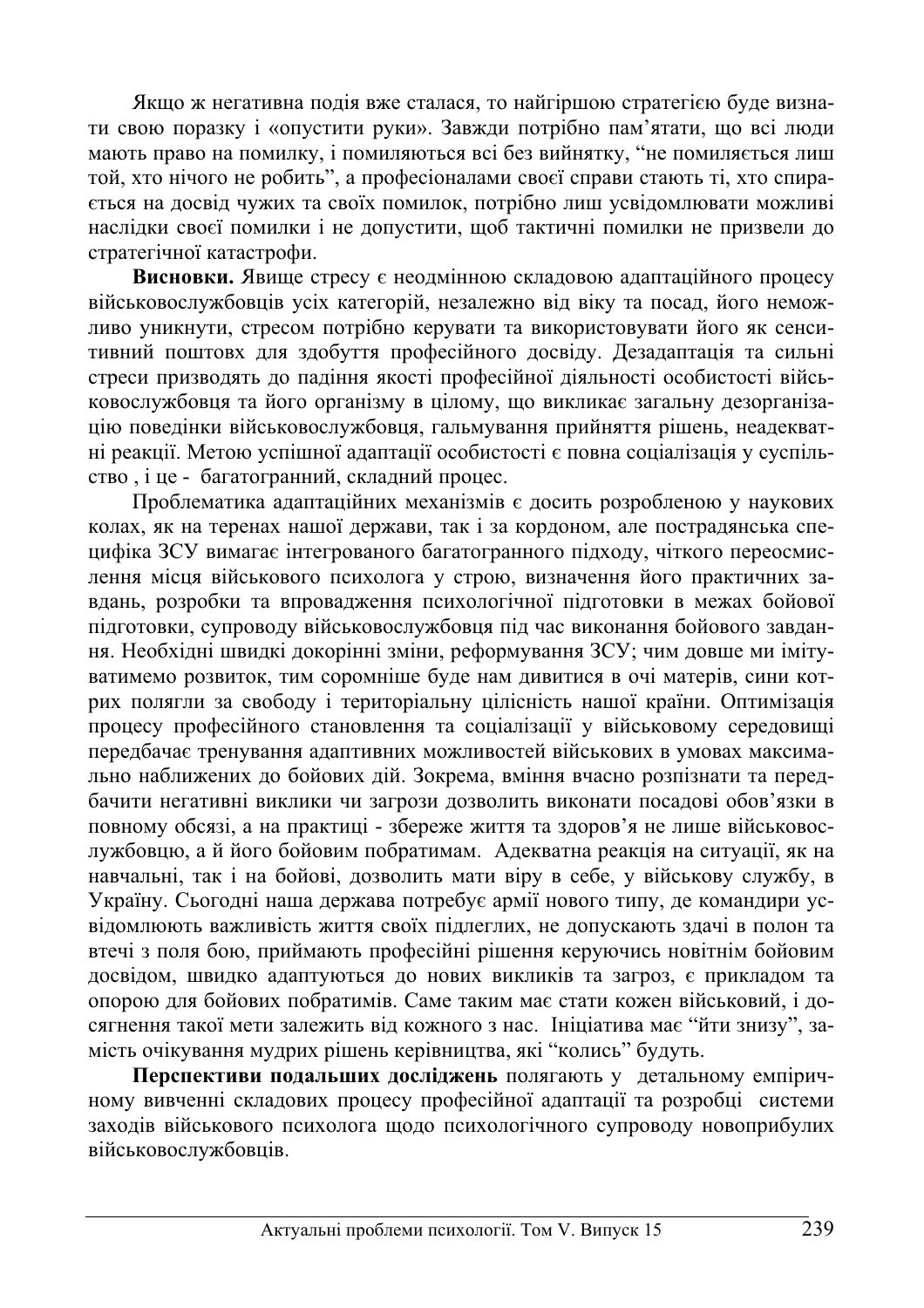## Список використаних джерел

- 1. Конституція України: чинне законодавство зі змінами та допов. Станом на 1 січн. 2014 р. : (ОФЩ ТЕКСТ) . – К. : Паливода А. В., 2014. – 64 с.
- 2. Військові статути Збройних Сил України. К. : Воєнне видавництво України «Варта», 1999. – 516 с.
- 3. Наказ Міністерства Оборони України №62 «Про організацію та проведення військово – соціологічних досліджень у ЗСУ» від 11.03.1994 р.
- 4. Андриенко Е. В. Социальная психология. М., 2003. 264 с.
- 5. Кон І. С. Социология личности. М., 1967. 383 с.
- 6. Макаренко О. М. Ходос О. С. Освітній стрес та випереджаюча освіта. Монографія. - К., 2011. – 185 с.
- 7. Мещерякова Б. Г., Зинченко В. П. Современный психологический словарь.  $-$  СПб. : Прайм – Евро Знак, 2006. – 490 с.
- 8. Решетников М. М. Психология войны: от локальной до ядерной. Прогнозирование состояния, поведения и деятельности людей. – СПб. : Восточно – Европейский Институт Психоанализа, 2011. 496 с.
- 9. Селье Г. Стресс без дистресса. М., 1992, с 104-109.
- 10. Сельченок К. В., Проблемы военной психологии. Мн. Издательство: Харвест, АСТ, 2003. - Серия: Библиотека практической психологии. 640 с.
- 11. Сыропятов О. Г. Медико психологическое сопровождение специальных операций. /О. Г. Сыропятов. – К. : О. Т. Ростунов, 2013. – 292 с.
- 12. Щербатих Ю. В. Психология стресса и методы коррекции .-СПб.: Питер, 2008.-256c.
- 13. Юрьева Л. Н. Клиническая суицидология. Днепропетровск: Пороги,  $2006. - 472$  c.
- 14. Ягупов В. В. Військова психологія: Підручник. К.: Тандем, 2004. 656 с. – бібліогр. : 623 – 627
- 15. Макаренко О.М. Ходос О.С. Психологічний конфлікт очікувань та реалій у процесі адаптаційного періоду військовослужбовців контрактної служби Збройних Сил України. / О.М. Макаренко, О.С.Ходос // Конфліктологічна експертиза: теорія та методика: Матеріали XIII міжнародної науково практичної конференції  $(28.02.2014)$ . – К., 2014. – с. 9 – 13
- 16. Селье Г. Концепция стресса, как мы ее представляем в 1976 г. // Новое о гормонах и механизме их действия. К., 1977, с. 34
- 17. Юрьєва Л. М. Материалы пресс-конференции на тему: «Психологическая адаптация солдат вернувшихся из зоны АТО. Психическое состояние населения связанное с непрекращающимися военными действиями на Донбасе».: [Электрон. pecypc]. – Режим доступа: http:// www.mostdnepr.info/press-centre/archives/112798.htm

## **Spisok vikoristanih dzherel**

1. Konstitucija Ukraïni : chinne zakonodavstvo zi zminami ta dopov. Stanom na 1 sichn. 2014 r. : (OFIC TEKST) .  $-$  K. : Palivoda A. V., 2014. – 64 s.